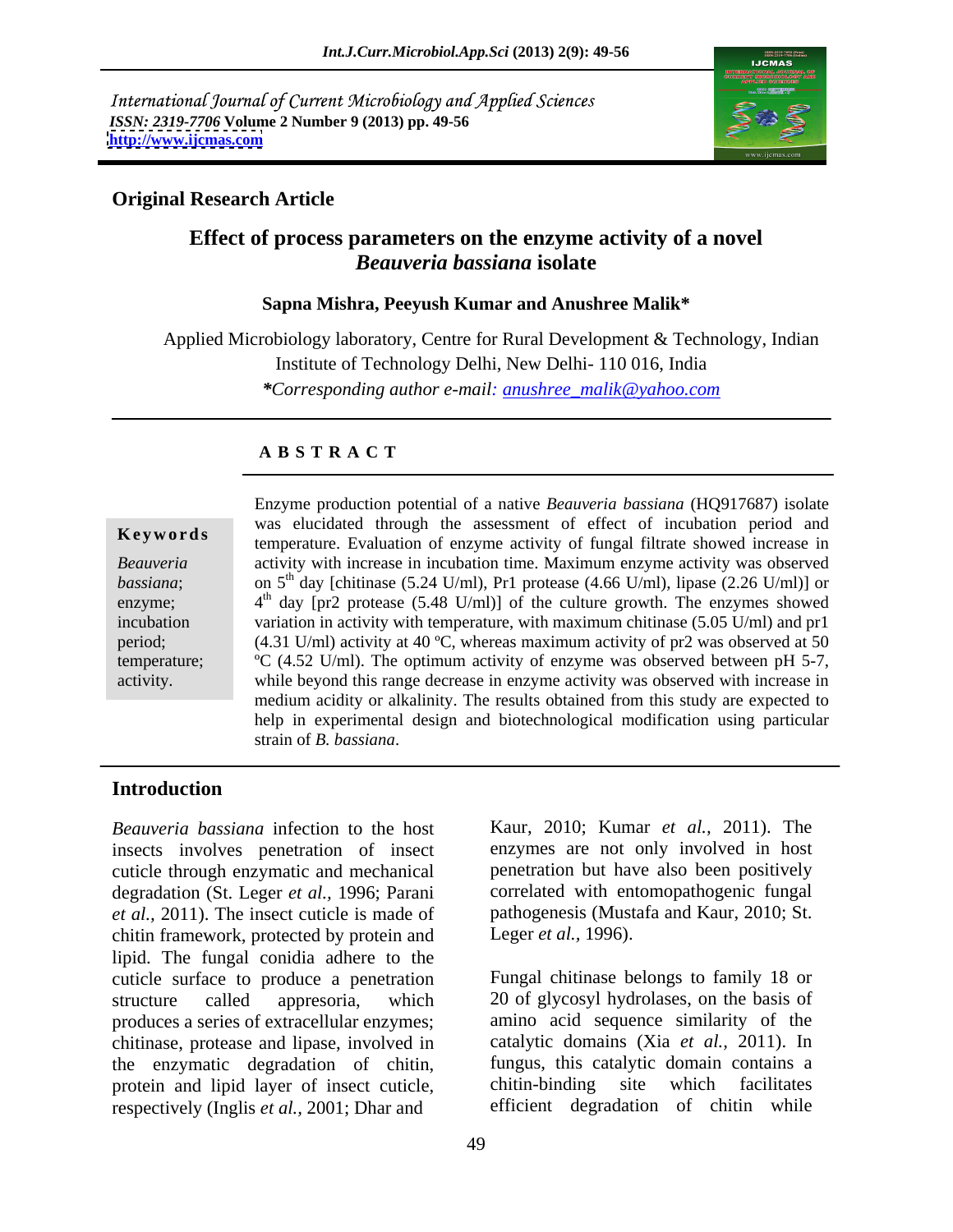is indispensable for cuticle penetration by peptide bond, whereas Pr2 is involved with regulation of Pr1 activity. Lipase,

is governed by environmental and physical slow addition and gentle stirring until 90% factors (Matsumoto, 2006; Dhar and Kaur, and culture age are principal factors influencing their induction and activity. has been accounted for strain variation among *B. bassiana* isolates, which may possibly be involved in their host range **Effect of incubation period on enzyme** determination (Gupta *et al.,* 1992; Dhar and Kaur, 2010; Mustafa and Kaur, 2010). In view of the above facts, the present study evaluated the effect of incubation (described above) for each day of culture period, temperature and pH on the enzyme growth till sixth day. The precipitate from (chitinase, protease Pr1 & Pr2, lipase) each day was used to determine the activity of *B. bassiana* HQ917687.

## **Fungal strain and culture condition**

*Beauveria bassiana* HQ917687 used in the laboratory from soil samples collected (Data unpublished). The efficacy of fungal precipitates were kept at different fungal isolate was maintained on Potato Dextrose Agar slants at 4°C. Fresh slants subjected to kinetic assay using cultured for 5 days were used in inoculums preparation for liquid culture.

leaving aside soluble substrates (Fan *et al.,* Preparation of filtrate for enzyme assay ml 2007). Fungal proteases are primarily, basal media [containing (per liter)  $KH_2PO_4$ subtilisin-like serine protease  $(Pr1)$  and 1g, MgSO<sub>4</sub>.7H<sub>2</sub>O 0.5g, FeSO<sub>4</sub>.7H<sub>2</sub>O 0.2g, trypsin-like protease (Pr2). Proteases Pr1 ZnSO<sub>4</sub>.7H<sub>2</sub>O 0.1g, NaCl 0.5g and chitin helping cuticle degradation through were incubated at  $28\pm2$  °C at 180 rpm for (1%)] in a 250 ml conical flak. The flasks 5 days.

although not very prominent contributor of Following growth of fungus in basal extracellular enzyme consortium, has a medium, the mycelium was harvested by significant contribution in cuticle centrifugation of cultured broth at 8000 g penetration through degradation of cuticle and 4 ºC for 20 min, followed by filtration lipid. (0.2 m). Supernatant (10 ml) obtained Production of these extracellular enzymes crystalline ammonium sulfate, through 2010; Luis *et al.,* 2012). Temperature, pH to obtain the precipitate (Kim and Je, Moreover, variation in the enzyme activity adjust to the original volume (10 ml) of through filtration was incorporated with slow addition and gentle stirring until 90% (w/v) saturation and held at  $4^{\circ}$ C for 12 h 2010). The precipitate was dissolved in 0.1 M citrate-phosphate buffer (pH 6) to intact supernatant.

# **activity**

The fungal precipitate was prepared enzyme activity.

### **Materials and Methods Effect of temperature on enzyme activity**

present study was isolated in our temperature variation from 10-80 ºC to from Northern part of Uttar Pradesh, India activity (chitinase and protease). The isolate against housefly has been reported temperature for 30 min, followed by earlier (Mishra and Malik, 2012). The incubation at 37 °C for 1 h. After the The precipitate obtained from the fungal culture (described above) was subjected to assess the effect of temperature on enzyme precipitates were kept at different incubation period, precipitates were subjected to kinetic assay using spectrophotometer at 405 nm.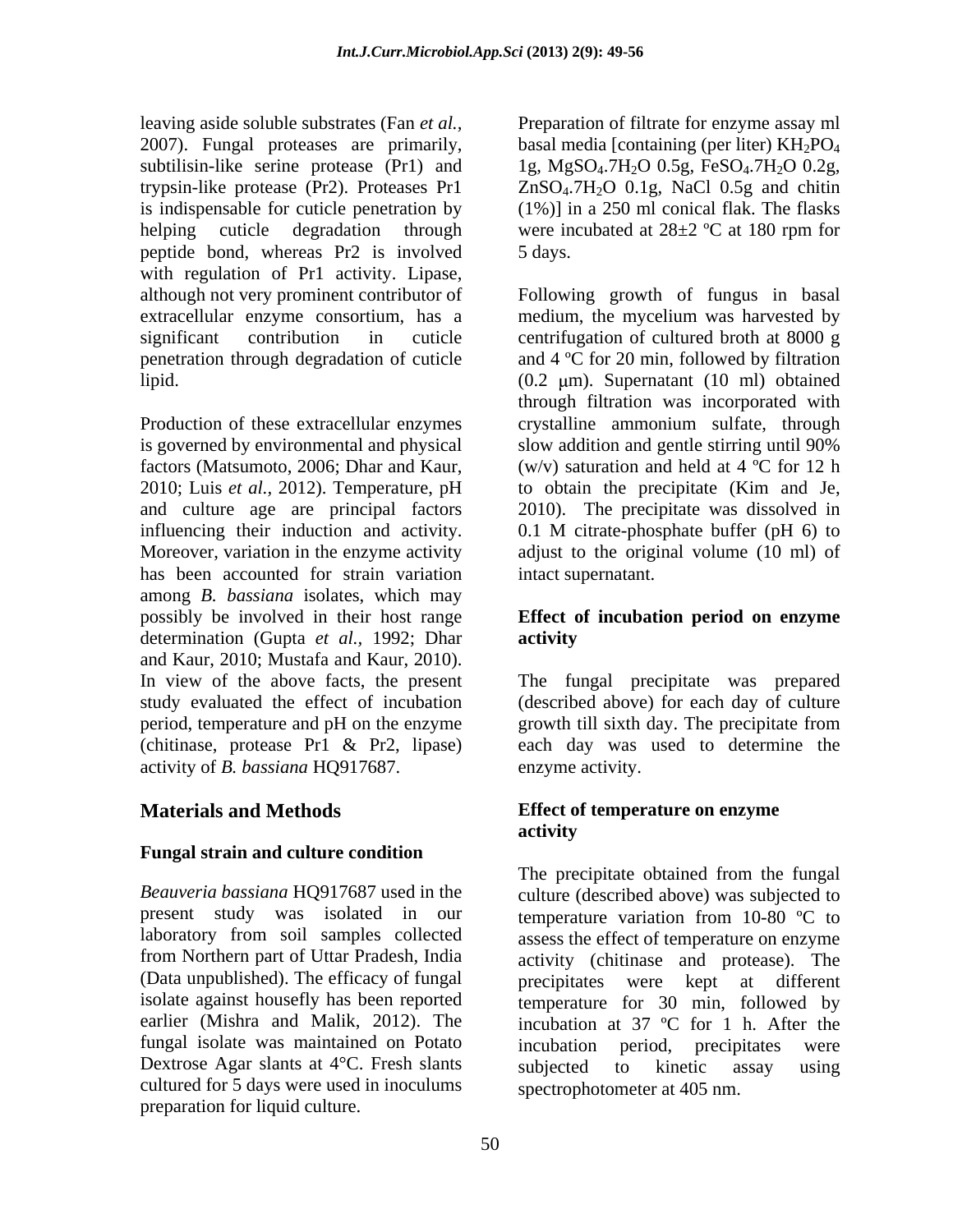The pH effect on enzyme activity section above) and  $75 \mu l$  of  $50 \text{ mM}$  Trisprecipitates was performed at 405 nm. at 37 °C.

### **Enzyme assay for chitinase activity**

determining the release of p-nitrophenol 6). After incubation at 37 °C for 1 h, 500 direct titration with NaOH to a millimole of p-nitrophenol per hour per times while the entire assay was repeated

described by Lakshmi *et al.,* (2010). The assay of Pr1 protease was done by determining the release of N-Suc- $(Ala)_2$ -<br>Pro-Phe-p-pitroanilide (substrate for pr1 unoliatty add/mlsubsampl= $\frac{[(ml\text{NaOH for sample}-ml\text{NaOH for blue})\times N\times1000]}{l}$ Pro-Phe-p-nitroanilide (substrate for pr1  $\mu$  mollathy add/ml subsampl =  $\frac{5 \text{ m}}{5 \text{ m}}$ assay) while for Pr protease assay, the release of benzoyl-Phe-Val-Arg- p nitroanilide (substrate for pr2 assay) was determined. The reaction mixture included

**Effect of pH on enzyme activity** 15 µl substrate (2µM), 10 µl of fungal (chitinase and protease) was measured by Hcl (pH 8.0). The kinetic assay was adjusting the pH of the precipitates over a performed using a spectrophotometer pH range from 4 to 10, using the universal (UV-260, Shimadzu) at 405 nm. One unit buffer. These precipitates with varied pH of protease activity was defined as the were incubated at 37 °C for 1 h. After 1 h, amount of enzyme needed to release 100 spectrophotometeric assay of the nanomoles of nitroanilide per ml per hour precipitate prepared earlier (described in section above) and 75 µl of 50 mM Trisat  $37 \text{ °C}$ .

### **Enzyme assay for lipase activity**

Chitinase activity assay was done by Activity of lipase was determined by from  $p$ -nitrophenyl- $\beta$ -D-acetylglucos 1996). In this procedure, native substrate aminide (pNG) (Kim *et al.,* 2011). A (triacylglycerols) are hydrolyzed to yield 100-µl fungal precipitate prepared earlier fatty acids. Reactivity of the reactive (described above) was mixed with  $100 \mu l$  mixtures was quenched by the addition of of 10 mM pNG (Sigma-Aldrich) and 300 ethanol. The amount of fatty acids released l of 0.1 M citrate-phosphate buffer (pH l of 1 M sodium carbonate was added thymolphthalein end point. The method into the solution. The kinetic assay was includes addition of supernatant (5 ml) performed using a spectrophotometer into olive oil/gum arabic emulsion (UV-260, Shimadzu) at 405 nm. One unit substrate (20 ml; 5% w/v) which was of chitinase activity was defined as the preincubated for 15 min in a 37 ºC water amount of enzyme needed to release one bath along with magnetic stirring. 5 ml of ml. Each treatment was replicated three transferred to titration cocktail containing twice using different batches of enzyme drops of 1% (w/v) thymolphthalein pellet. indicator. The contents were titrated with **Enzyme assay for protease activity** blue color appears. Quantity of fatty acids The activity of subtilisin-like (Pr1) equivalents of NaOH used to reach the protease and trypsin-like (Pr2) protease titration end point, accounting for any was assessed according to the method contribution from the reagent, using the titrimetric method (Cordenons *et al.,* during the reaction was determined by direct titration with NaOH to a this reaction mixture was removed and 10 ml of 95%  $(v/v)$  ethanol and 2 to 3 0.05 N NaOH using a burette until a light liberated in samples was determined by following equation:

where *N* is the normality of the NaOH titrant used (0.05 in this case). Lipase activity (U/ml) was calculated by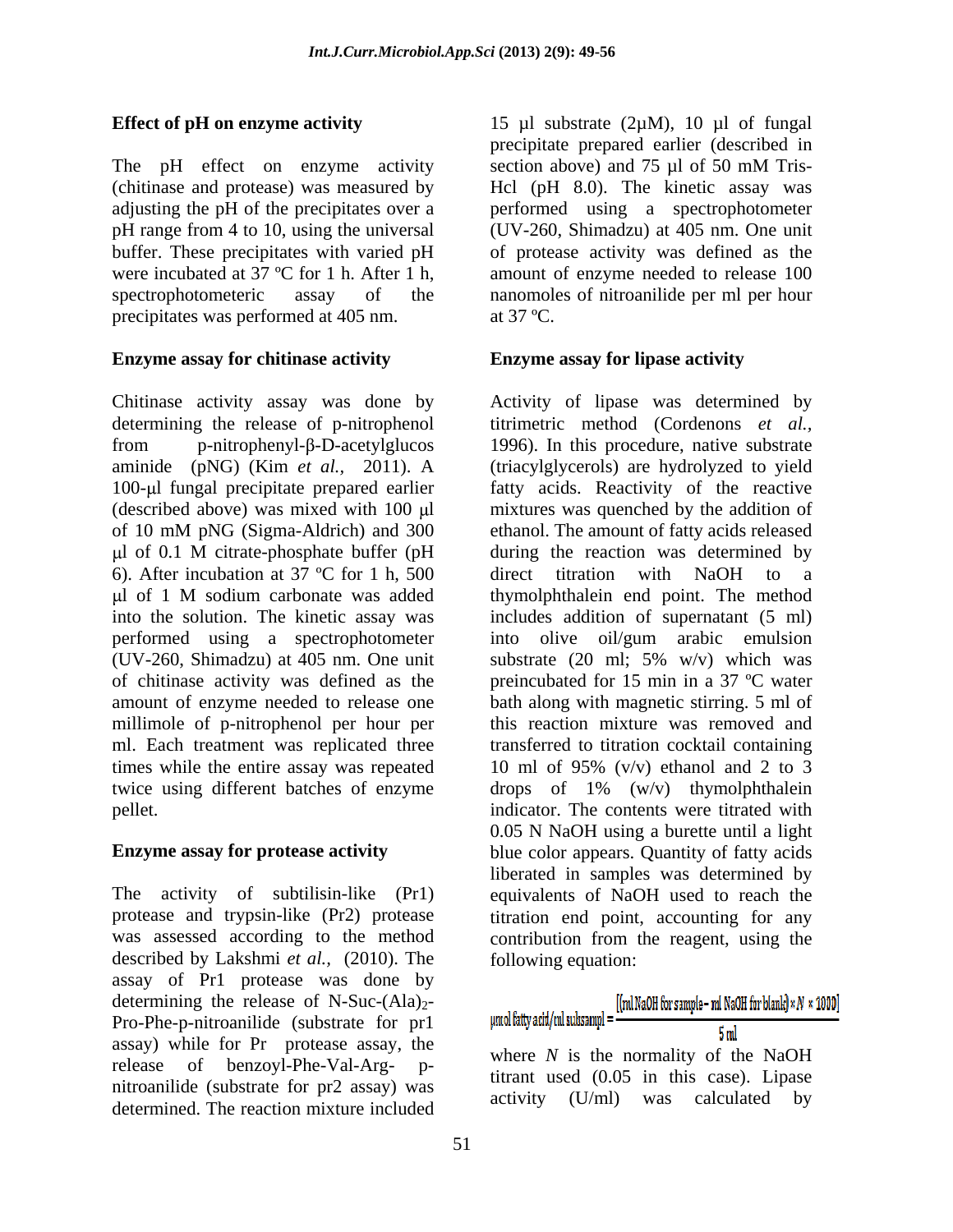determining the amount of supernatant that chitinase activity (5.05 U/ml) was

replicates. For data not suitable for ANOVA, standard error values were calculated and provided as a measure of variance using StatPlus (2007).

# **Effect of incubation period on enzyme**

The culture precipitate of *B. bassiana* was tested for enzyme activity during 6 days of  $\frac{5(4.78 \text{ U/ml})}{6}$ , followed by that at pH 6<br>culture growth Substantial activity for  $\frac{(4.56 \text{ U/ml})}{6}$ . Maximum activity of culture growth. Substantial activity for tested enzymes was observed during first day of fungal growth (Table 1). Activity of chitinase increased with increase in activity of 5.24 U/ml on  $5<sup>th</sup>$  day of culture growth, after which decrease in chitinase activity was recorded. For pr1 and pr2 proteases, activity showed steady increase Extracellular enzymes produced by with incubation time. Pr1 protease showed maximum activity of 4.66 U/ml, on  $5<sup>th</sup>$  day of incubation while maximum activity for pr2 protease was recorded to be 5.48 U/ml entomopathogenic fungi is well activity varied between 0.24-2.26 U/ml for maximum activity observed on  $5<sup>th</sup>$  day of their role in insect pathogenecity

Effect of temperature on enzyme activity is represented in Fig. 1. Maximum

produces 1  $\mu$ mol of fatty acid per minute obtained at 40 °C, followed by activity at under the specified assay conditions.  $30 \text{ °C}$  (5.00 U/ml). Beyond 40  $\text{ °C}$ , the **Statistical analysis** activity. Maximum activity of protease, In shake-flask experiments, all treatments followed by at 50 ºC (3.98 U/ml). For pr2 were run in triplicate and all experiments protease, maximum activity was observed were repeated at thrice. Data calculated at 50 °C (4.52 U/ml). Minimum activity were the mean of values from different for both, pr1 (2.77 U/ml) and pr2 (2.21 chitinase activity  $(5.05 \text{ U/ml})$ enzyme showed steady decrease in its pr1 was observed at 40 °C (4.31 U/ml), U/ml) protease was observed at 10 ºC.

### **Effect of pH on enzyme activity**

**Result and Discussion** represented in Fig. 2. Each enzyme **activity** enzyme activity was observed with incubation time, reaching its maximum showed drastic decrease with increase in  $t<sup>th</sup>$  day of culture acidity below pH 5, while decrease in Effect of pH on enzyme activity is showed optimum activity between pH 5-7, while beyond this range decrease in increase in medium acidity or alkalinity. Chitinase showed maximum activity at pH 5 (4.78 U/ml), followed by that at pH 6 (4.56 U/ml). Maximum activity of protease, pr1 and pr2 was observed at pH 6 (4.88 U/ml) and pH 5 (4.29 U/ml), respectively. Activity of both the protease showed drastic decrease with increase in activity was gradual beyond pH 7.

on  $4<sup>th</sup>$  day of incubation. The lipase established (Kang *et al.*, 1999; Kim and different incubation period, with Similarly, proteases have been reported for <sup>th</sup> day of their role in insect pathogenecity incubation. The contract is the contract of the contract of the contract of the contract of the contract of the contract of the contract of the contract of the contract of the contract of the contract of the contract of th **Effect of temperature on enzyme** in *B. bassiana* have said to be influenced **activity by** variation in process parameters; viz. Extracellular enzymes produced by entomopathogenic fungi are correlated to their pathogenic activity. The role of chitinase activity in pathogenesis of entomopathogenic fungi is well established (Kang *et al.,* 1999; Kim and Je, 2010; Mustafa and Kaur, 2010). their role in insect pathogenecity (Namasivayam *et al.,* 2010). The production and activity of these enzymes environmental and physical factors. Activity of protease (Pr1 and Pr2) after 24 h of culture growth was reported from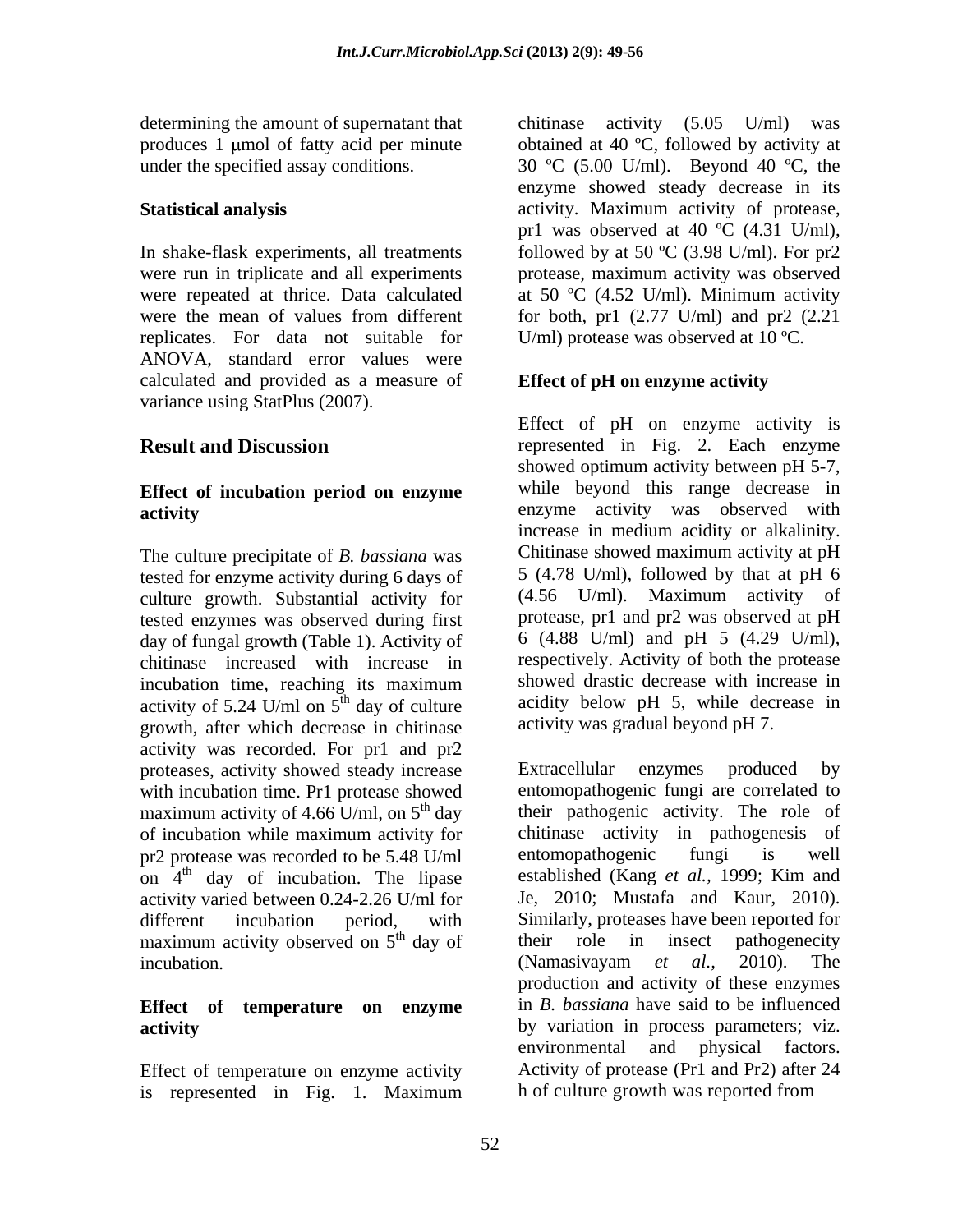| Days | Activity* (U/ml, mean $\pm$ SD) |                           |                            |                           |
|------|---------------------------------|---------------------------|----------------------------|---------------------------|
|      | $pr_1$                          | pr <sub>2</sub>           | Chitinase                  | Lipase                    |
|      | $1.85^a + 0.21$                 | $1.84^a + 0.18$           | $1.42^{\rm a} + 0.10$      | $0.24^a + 0.07$           |
|      | $3.88^b + 0.09$                 | $3.69^b + 0.09$           | $3.11^b + 0.21$            | $0.94^b + 0.09$           |
|      | $4.09^{\circ} + 0.12$           | $3.98^{\circ} + 0.17$     | $3.86^{\circ} + 0.14$      | $1.35^{\circ} + 0.13$     |
|      | $5.48^d + 0.14$                 | $4.28^{\text{cd}} + 0.33$ | $4.62^d + 0.16$            | $1.82^d + 0.13$           |
|      | $4.73^e + 0.11$                 | $4.66^{\rm d} + 0.19$     | $5.24^e + 0.12$            | $2.26^e + 0.14$           |
|      | $4.23^{\text{cf}} + 0.13$       | $4.04^{\circ} + 0.24$     | $4.31^{\mathrm{f}} + 0.15$ | $1.96^{\text{df}} + 0.09$ |

**Table.1** Effect of incubation period on enzyme activity of *B. bassiana*

\*Values within a column followed by the same superscript letter are not significantly different ( $P < 0.05$ ). SD, standard deviation

**Figure.1** Effect of temperature on enzyme activity (mean±SD, n=3) of *B. bassiana*



**Figure.2** Effect of pH on enzyme activity (mean±SD, n=3) of *B. bassiana*

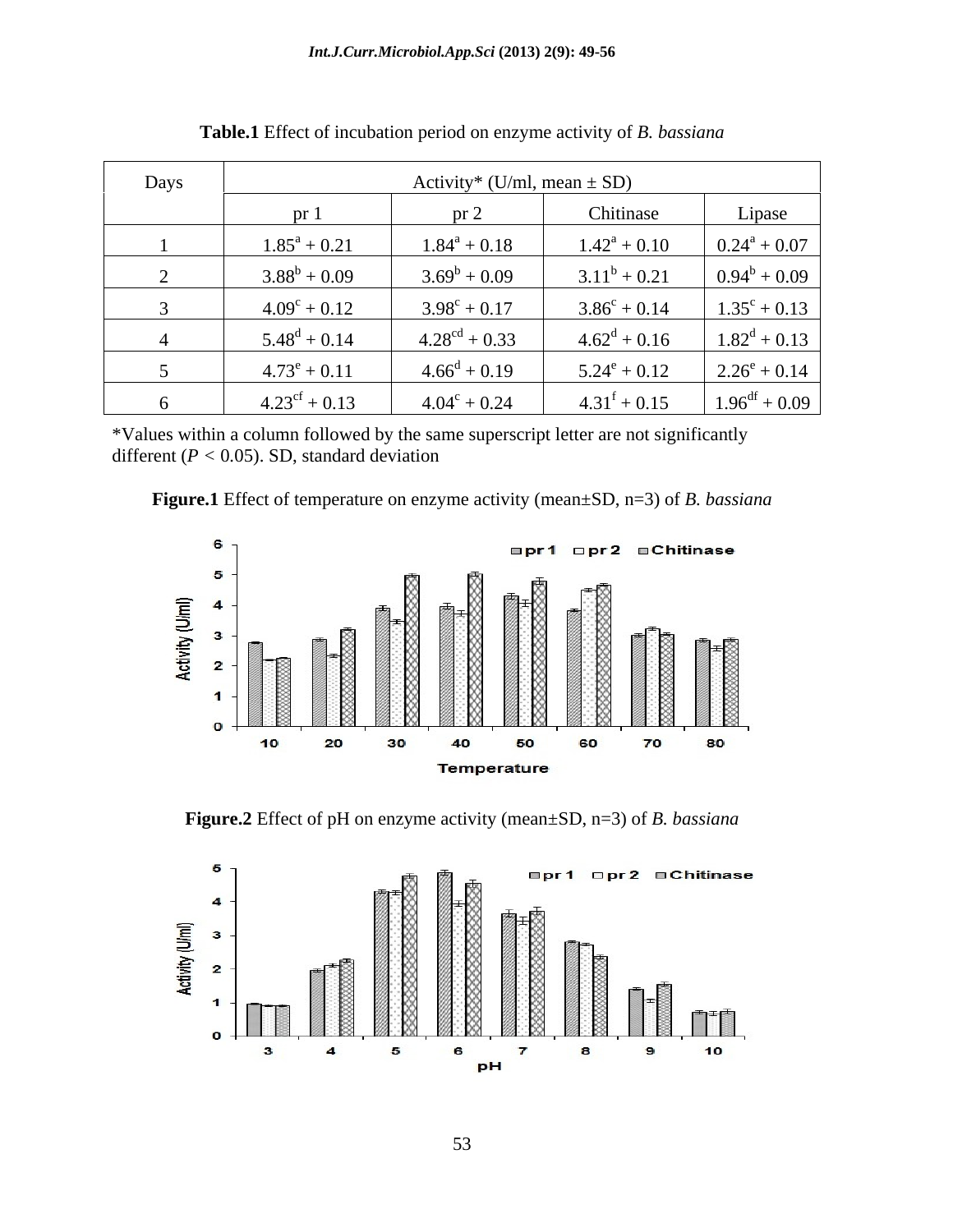*B. bassiana* in the Presence of cuticle Further, variation in enzyme activity is containing medium (Donatti *et al.,* 2008). also subjected to fungal strain (Gupta *et*  Authors' reported high level of Pr1  $(0.258)$  $U/\mu$ g protein) in the medium *al.*, 2008; Dhar and Kaur, 2010b). supplemented with methionine, and attributed this to regulatory role of amino acid on protease secretion. Ito *et al.,* (2007) demonstrated maximum protease activity (0.489 U/ml) on  $5<sup>th</sup>$  day of culture in *B. bassiana*. In the study by Mustafa and Kaur (2010), different isolates of *B. bassiana* showed maximum chitinase activity of 6.96 to 46.49 U/ml on  $4<sup>th</sup>$  day of fungal growth in a SDA (Sabouraud dextrose Agar) media. The activity in their study was determined after incubation of  $\frac{\text{current}}{\text{tol}}$ culture supernatant with  $10\%$  (w/v) columns to the column value of  $\alpha$ 

*bassiana* on four different substrate activity (2.64-35.08 U/ml) in 4-6 days of culture growth. The enzyme activity in variance in substrate and type of isolates. In their study, increase in enzyme activity was reported with increase in incubation incubation led to decrease in activity, (2010b) reported variation (0.11-0.90 comparison between results of two studies assessment methodology. However, this medium for entomopathogenic fungi.

54

*al.,* , 1992; Paterson *et al.,* 1993; Donatti *et al.,* 2008; Dhar and Kaur, 2010b).

<sup>th</sup> day of culture and activity was reported for Pr<sub>2</sub> (St. Leger For protease activity, preincubation at temperatures between 30-50 °C caused little loss in activity for Prl, while no loss in activity was reported for Pr2 (St. Leger *et al.,* 1987). In the same study, activity of enzyme was shown to be heat denaturated at the incubation temperatures over 50°C, while at 60°C <20% of initial activities of Prl or Pr2 was observed. Compared to these results, the protease activity in the current study showed better temperature tolerance.

colloidal chitin for 2 h at 37 ºC. St. Leger *et al.,* (1998) observed regulation Dhar and Kaur (2010a) performed enzyme pH in *M. anisopliae*. The optimum pH for activity assay with 17 isolates of *B.* the activity of protease, Prl and Pr2 of medium, and observed highest chitinase found to be 8.0 and 9.0 U/ml, respectively their study significantly varied with derepression at alkaline pH (St. Leger *et*  period for upto 6 days, where after further alkalinization (St. Leger *et al.,* 1999). probably due to nutrient limitations or reported *B. bassiana* protease stability and autolysis of the culture. Dhar and Kaur activity between pH values 5.5 and 8.5. U/ml) in maximum protease activity (days chitinase activity of entomopathogenic 4-8) with different isolates of *B. bassiana* fungi between pH 4.0 and 5.2. They cultured on basal salts medium containing suggested the requirement of an ionized 1% casein. The above discussion reflects acidic group and a protonated basicgroup dependence on medium type for enzyme for chitinase activity, emphasizing pH activity. This presents a difficulty for regulation for enzyme activity. From the owing to different culture medium, and observed that enzyme activity from also due to variation in enzyme activity entomopathogenic fungi encompassed a presents a scope for further improvement present study, the optimum enzyme in enzyme activity with change in growth activity was observed only between pH 5 of virulence genes expression at ambient various entomopathogenic fungi was (St. Leger *et al.,* , 1987). Similarly, Pr1 production by *M. anisopliae* showed *al.,* 1998). The phenomenon has been attributed to the facilitation in the utilization of proteinaceus substrates by Bidochka and Khachatourians (1988) Coudron *et al.,* (1984) reported maximum discussion of the above studies, it could be broad range of pH. However, in the 7.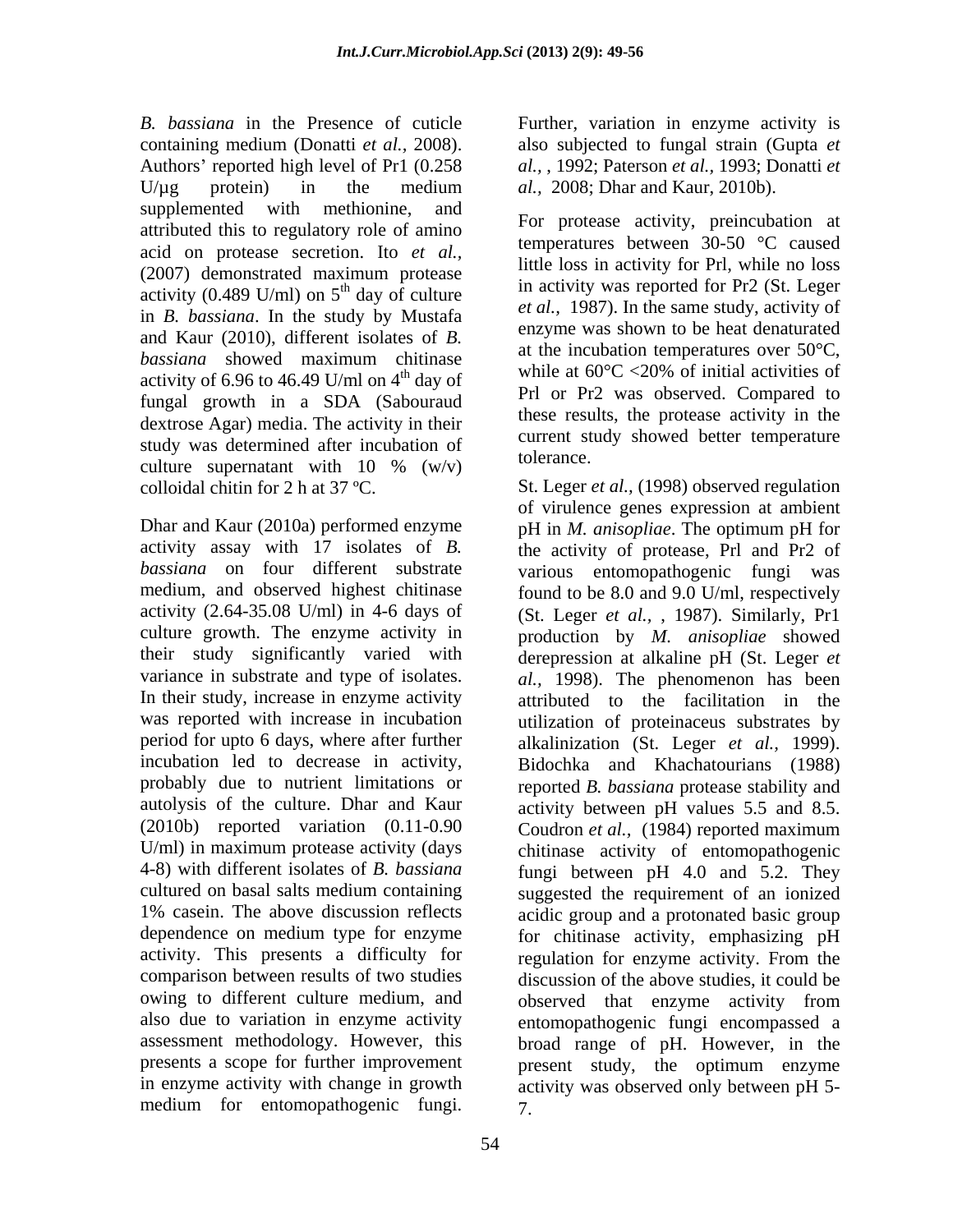Although, previously there have been several studies evaluating effect of substrate, temperature and pH on enzyme References activity (St. Leger *et al.,* 1998; Dhar and Kaur, 2010a, 2010b; Mustafa and Kaur, 2010), present study holds significance with its evaluation of enzyme activity in a<br>entomopathogenic fungus Beauveria new strain of *B. bassiana*. The fungal strain investigated here has earlier been proven for its significant pathogenecity Cordenons, A., against housefly (Mishra and Malik, 2012). The extracellular enzymes nitrogen sources on the regulation of discussed in this study acts locally to the extracellular lipase production in discussed in this study acts locally to  $A$ *cinetobacter calcoaceticus* strains. damage host cells and have the immediate effect on facilitating the growth and spread of the pathogen by affecting physical properties of host tissue matrices and intercellular spaces. Although, they may funging not actually kill cells as part of their range of activity, even so, their role in colonization or invasion plays a significant<br>repression of chitinase enzyme from role during early stages of an infection and *Beauveria bassiana* isolates. Afr. J. establishment of pathogenesis. Thus, the interrelationship between enzyme activity and process parameters obtained in this study could in general be used for making a logical inference on pathogenecity of a particular fungi based on substrate used<br>Fungaro and Furlaneto, M.C. 2008. for incubation, time period for incubation and environmental parameters. Further, as degrading proteases from *Beauveria* enzyme activity varies with variation in fungal strain, the results from present *schistocercoid*<br>ctudy would helpe in deducing on which the 56:256–260. study would helps in deducing enzyme activity profile for the particular fungi. The results obtained are expected to help in experimental design and *Beauveria bassiana* Strains Overexpressing biotechnological modification using *B.*  **bassiana** isolate. Microbiol. 73: 295–302.

This work was supported by Indian  $\frac{132-137}{132}$ . Council of Medical Research (IRIS\_ID No. 2010-07860), India. CSIR fellowship to one of the authors (SM) is gratefully acknowledged. The authors also Butt, C. Jackson, N. Magan (Eds.), Fungi as acknowledge Mr. Sabal Singh (IIT Delhi,

India) for his help in experimental work.

## **References**

- Bidochka, M.J., and Khachatourians, G.G. 1988. N-acetyl-D-glucosamine-mediated regulation of extracellular protease in the entomopathogenic fungus *Beauveria bassiana*. Appl. Environ. Microbiol. 54: 2699 2704.
- R. Gonzalez, R. Kok, K.J. Hellingwerf and Nudel, C. 1996. Effect of extracellular lipase production in *Acinetobacter calcoaceticus* strains. Biotechnol. Lett. 18: 633-638.
- Coudron, T.A., M.J. Kroha and Ignoffo, C.M. 1984. Levels of chitinolytic activity during development of three entomopathogenic fungi. Comp. Biochem. Physiol. B 79: 339 348.
- Dhar, P., and Kaur, G. 2010a. Effects of carbon and nitrogen sources on the induction and repression of chitinase enzyme from *Beauveria bassiana* isolates. Afr. J. Biotechnol. 9: 8092-8099.
- Dhar, P., and Kaur, G. 2010b. Production of cuticle-degrading proteases by *Beauveria bassiana* and their induction in different media. Afr. J. Biochem. Res. 4: 65-72.
- Donatti, A.C., L. Furlaneto-Maia, M.H.P. Fungaro and Furlaneto, M.C. Production and regulation of cuticle degrading proteases from *Beauveria bassiana* in the presence of *Rhammatocerus schistocercoides* cuticle. Curr. Microbiol. 56: 256 260.
- Fan,Y., W. Fang, S. Guo, X. Pei, Y. Zhang, Y. Xiao, D. Li, K. Jin, M.J. Bidochka and . Pei, Y. 2007. Increased Insect Virulence in an Engineered Chitinase. Appl. Environ. Microbiol. 73: 295–302.
- Acknowledgement **Ignoffo, C.M. 1992.** Insect cuticle-degrading Gupta, S.C., T.D. Leathers, G.N. El-Sayed and enzymes from the entomogenous fungus *Beauveria bassiana*. Exp. Mycol. 16: 132 137.
	- Inglis, G.D., M.S. Goettel, T.M. Butt and Strasser, H. 2001. Use of hyphomycetous fungi for managing insect pests, in: T.M. Biocontrol Agents. Progress, Problems and